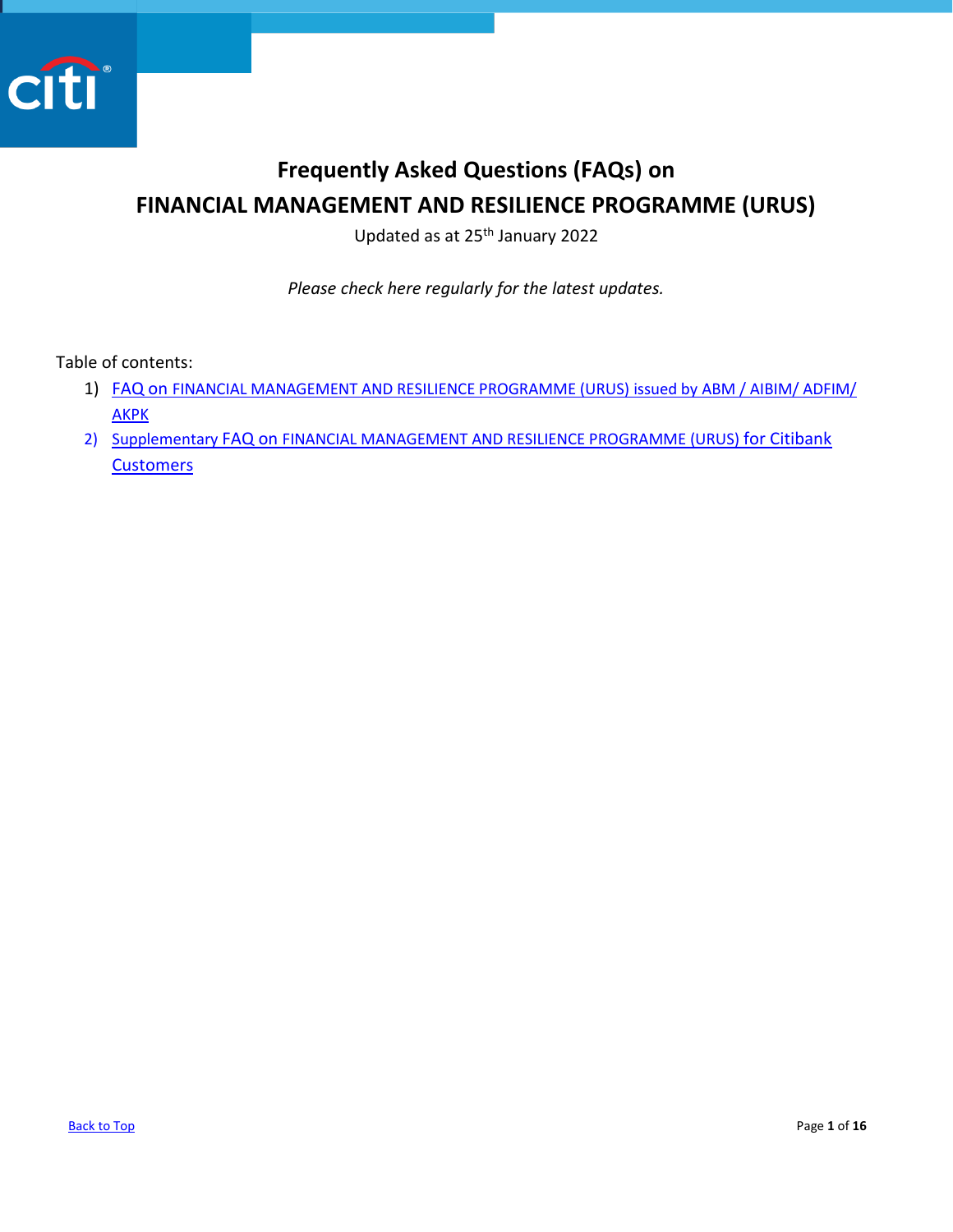<span id="page-1-0"></span>

## **PROGRAM PENGURUSAN DAN KETAHANAN KEWANGAN (URUS)**

*(Financial Management and Resilience Programme)*

## **Frequently Asked Questions (FAQs)**

*This FAQ was first issued on 14 October 2021 and has been updated on 25 January 2022.*

| No.        | <b>Questions</b>                                       | <b>Answers</b>                                                                                                                                                                                                                                     |
|------------|--------------------------------------------------------|----------------------------------------------------------------------------------------------------------------------------------------------------------------------------------------------------------------------------------------------------|
| A) General |                                                        |                                                                                                                                                                                                                                                    |
| 1.         | What is URUS?                                          | URUS is a holistic assistance package to assist<br>$\bullet$<br>vulnerable borrowers/customers with prolonged cash<br>flow difficulties due to COVID-19.                                                                                           |
|            |                                                        | It offers repayment assistance and development<br>support, comprising personalised financial plans,<br>financial education programmes, and avenues for<br>income supplementation and other support via referrals<br>to the Social Synergy Network. |
| 2.         | Who is eligible for support<br>under URUS?             | B50 borrowers/customers who meet all of the following<br>criteria as at the date of application:                                                                                                                                                   |
|            |                                                        | Having a household income of up to RM5,880 <sup>1</sup> ;                                                                                                                                                                                          |
|            |                                                        | Experiencing loss of employment or at least a 50% income<br>$\bullet$<br>reduction;                                                                                                                                                                |
|            |                                                        | Loan/financing already under an existing repayment<br>assistance programme (e.g. Targeted Repayment Assistance,<br>PEMERKASA Plus, PEMULIH, bank's own rescheduling and<br>restructuring, etc.) as at 30 September 2021; and                       |
|            |                                                        | Loan/financing still performing (not in arrears exceeding<br>90 days) as at the date of URUS application.                                                                                                                                          |
|            |                                                        | Note: Your bank may request for relevant documentation to<br>verify your eligibility.                                                                                                                                                              |
| 3.         | What are the                                           | Loan/financing facilities eligible for URUS include:                                                                                                                                                                                               |
|            | <b>loan/financing facilities</b><br>eligible for URUS? | Housing loan/financing<br>$\bullet$                                                                                                                                                                                                                |
|            |                                                        | Personal loan/financing (including ASB loan/financing,<br>$\bullet$<br>education loan/financing, etc.)                                                                                                                                             |

<sup>&</sup>lt;sup>1</sup> Based on household income data from the Department of Statistics Malaysia's Household Income and Basic Amenities Survey Report 2019.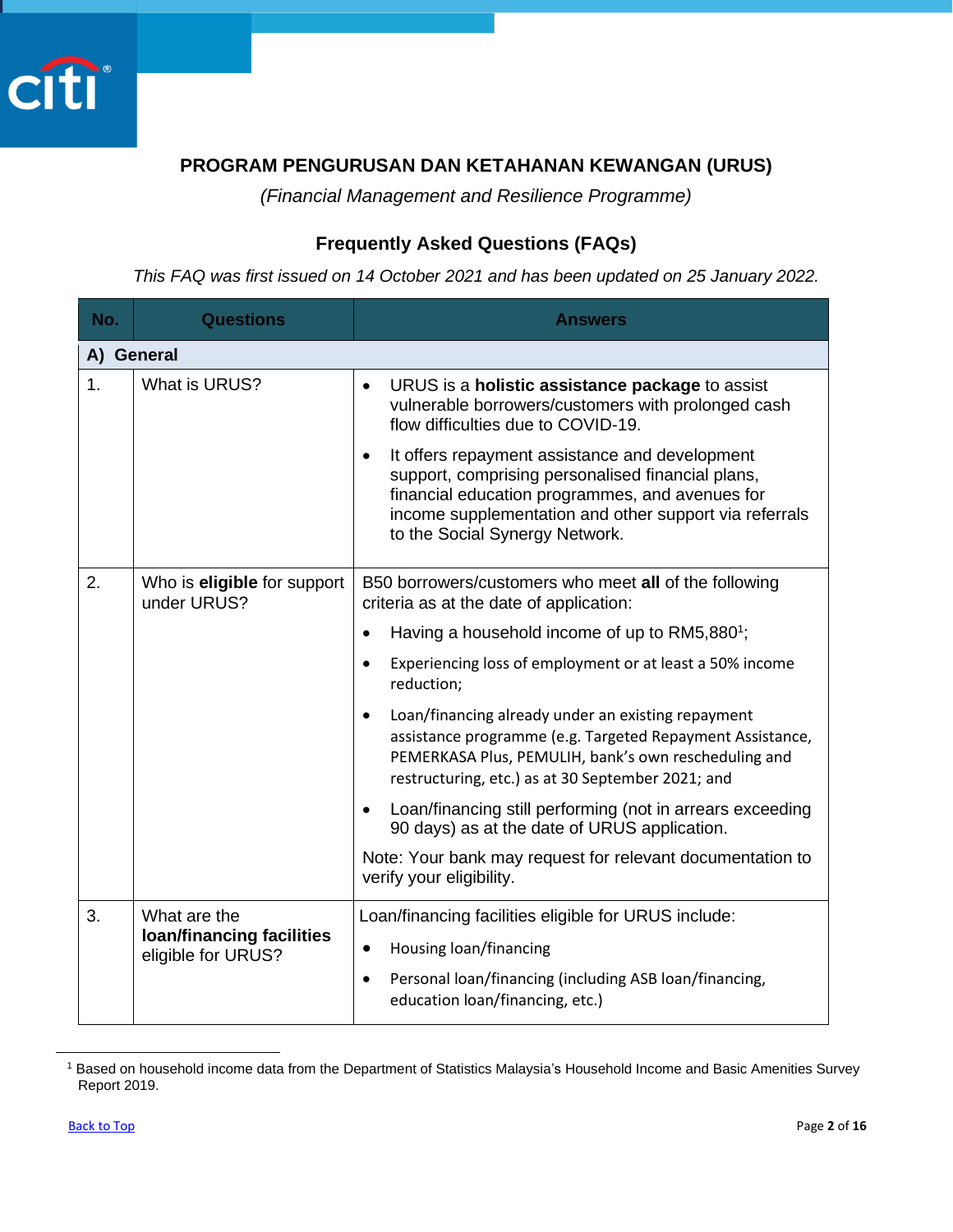

| No. | <b>Questions</b>                                                                                         | <b>Answers</b>                                                                                                                                                                                                                                                                                                                                                                                                                                                                                                                                                                                                                                                                                                                                     |
|-----|----------------------------------------------------------------------------------------------------------|----------------------------------------------------------------------------------------------------------------------------------------------------------------------------------------------------------------------------------------------------------------------------------------------------------------------------------------------------------------------------------------------------------------------------------------------------------------------------------------------------------------------------------------------------------------------------------------------------------------------------------------------------------------------------------------------------------------------------------------------------|
|     |                                                                                                          | Vehicle loan/financing<br>$\bullet$<br>Hire purchase<br>$\bullet$<br>Credit card balances/other revolving credit lines (e.g.<br>$\bullet$<br>overdraft/cash lines and trade credit facilities) that have<br>been converted into term loan/financing                                                                                                                                                                                                                                                                                                                                                                                                                                                                                                |
| 4.  | What assistance can I get<br>under URUS?                                                                 | You will receive a personalised financial plan (PFP)<br>that sets out a monthly debt repayment amount<br>scheduled for a period of up to 24 months. It includes:<br>An interest/profit waiver for a period of 3 months<br>$\circ$<br>and/or;<br>Deferred payments and other options including<br>$\circ$<br>reduced instalments to help manage overall debt in<br>line with your affordability; and<br>Development, education and advisory support to<br>$\circ$<br>help you manage your finances and become more<br>financially resilient.<br>The plan will take into account all your existing debt<br>obligations and the amount of income you can currently<br>afford to set aside for debt repayment, after providing for<br>living expenses. |
| 5.  | Can I get the personalised<br>financial plan if I choose<br>the 3 months interest/profit<br>waiver only? | Yes, you will benefit from a free personalised financial plan<br>as part of the assistance under URUS. This also applies if<br>you opt for the 3 months interest/profit waiver only.                                                                                                                                                                                                                                                                                                                                                                                                                                                                                                                                                               |
| 6.  | Can I still continue to<br>access my credit/financing<br>line with the bank if I opt in<br>for URUS?     | Yes, you may continue to access any unutilised credit/<br>financing.                                                                                                                                                                                                                                                                                                                                                                                                                                                                                                                                                                                                                                                                               |
|     | <b>B)</b> Application                                                                                    |                                                                                                                                                                                                                                                                                                                                                                                                                                                                                                                                                                                                                                                                                                                                                    |
| 7.  | When can I apply for<br>URUS?                                                                            | You can apply for URUS from 15 November 2021 to 31<br>$\bullet$<br><b>March 2022.</b><br>For eligible B50 customers who have signed up for the<br>banks' flood relief assistance, you can apply for URUS<br>upon the expiry of the flood relief assistance or until<br>31 July 2022, whichever is earlier.                                                                                                                                                                                                                                                                                                                                                                                                                                         |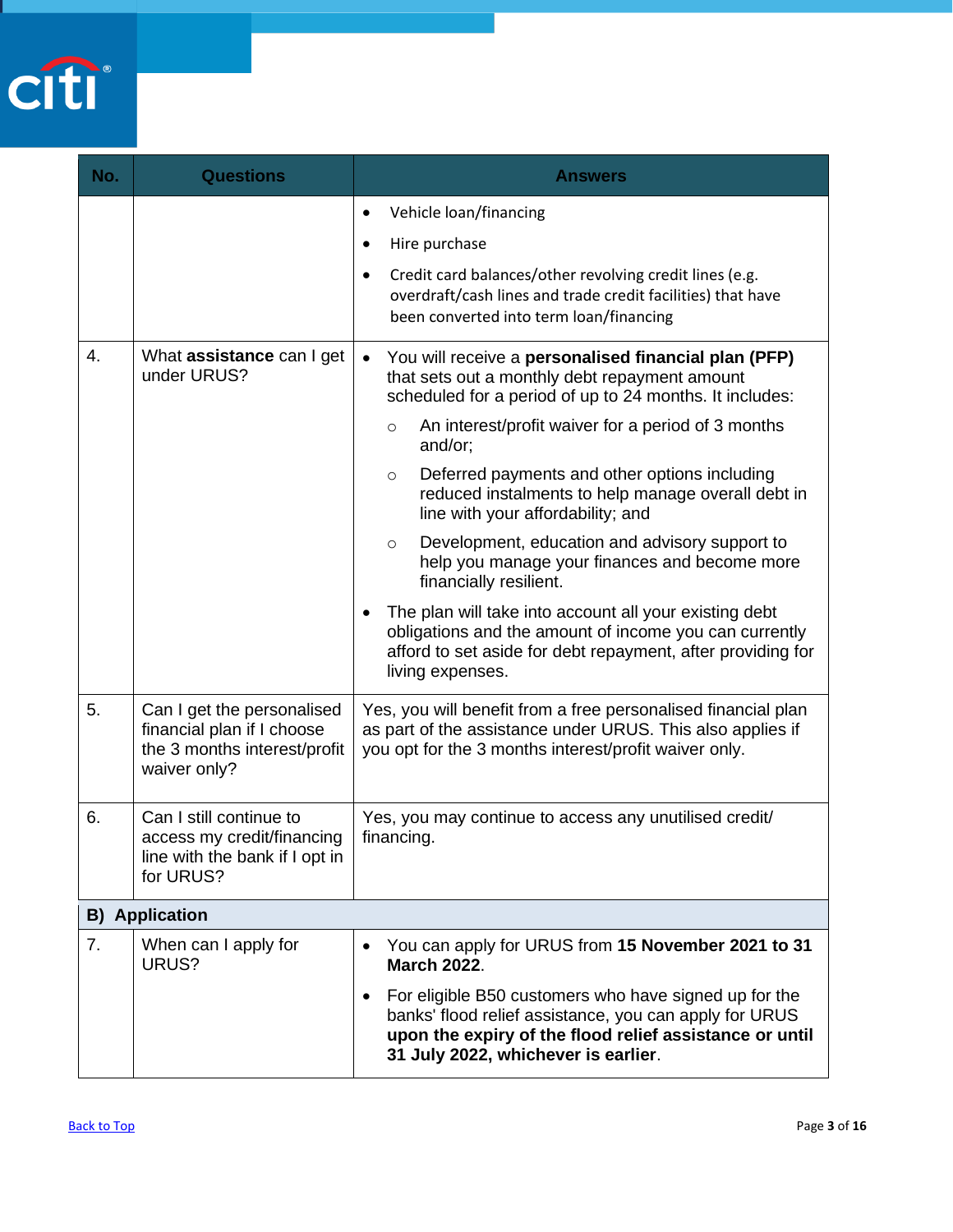

| No. | <b>Questions</b>                                                                                                              | <b>Answers</b>                                                                                                                                                                                                                                                                                                                                                                                                                                                                                                                                                                                                                                                                                   |
|-----|-------------------------------------------------------------------------------------------------------------------------------|--------------------------------------------------------------------------------------------------------------------------------------------------------------------------------------------------------------------------------------------------------------------------------------------------------------------------------------------------------------------------------------------------------------------------------------------------------------------------------------------------------------------------------------------------------------------------------------------------------------------------------------------------------------------------------------------------|
| 8.  | How do I apply for URUS<br>if I only have<br>loan/financing with a<br>single bank only?                                       | If your loan/financing is only with one bank, you should<br>apply directly to your bank by completing the common<br>URUS application form.                                                                                                                                                                                                                                                                                                                                                                                                                                                                                                                                                       |
| 9.  | How do I apply for URUS<br>if I have loans/financing<br>with multiple banks?                                                  | If you have loans/financing with multiple banks, you can<br>apply by completing the common URUS application form<br>with any one of your banks where you currently have<br>performing facilities that are under existing repayment<br>assistance programmes.                                                                                                                                                                                                                                                                                                                                                                                                                                     |
| 10. | Do I need to list out all my<br>loans/financing in the<br>common URUS<br>application form?                                    | It is best that you list all your loans/financing facilities<br>$\bullet$<br>during application.<br>This will enable AKPK to consolidate the details of your<br>$\bullet$<br>loans/financing across banks and develop a holistic and<br>viable repayment assistance plan based on your<br>affordability.                                                                                                                                                                                                                                                                                                                                                                                         |
| 11. | What documents are<br>needed to apply for<br>URUS?                                                                            | Income documents are needed to produce a<br>$\bullet$<br>comprehensive personalised financial plan that takes<br>into account your income and debts.<br>For this purpose, you will need to submit any ONE of the<br>$\bullet$<br>following documents:<br>○ EPF statement; OR<br>Bank statement; OR<br>$\circ$<br>Income tax form; OR<br>$\circ$<br>Salary slip/payment vouchers; OR<br>$\circ$<br>Letter of termination from previous employer.<br>$\circ$<br>The document must be the latest available document to<br>show your current income or employment status.<br>If unavailable, please check with your banks on what<br>other documents are acceptable as proof of your<br>eligibility. |
| 12. | What happens to my<br>application once submitted<br>to the bank, and how can I<br>get confirmation on my<br>URUS application? | The banks will provide an immediate acknowledgement<br>$\bullet$<br>upon receiving your application.<br>If you are eligible for URUS, AKPK will contact you with<br>$\bullet$<br>your personalised financial plan (PFP) via email within<br>10 business days from the date of acknowledgement of<br>your application.                                                                                                                                                                                                                                                                                                                                                                            |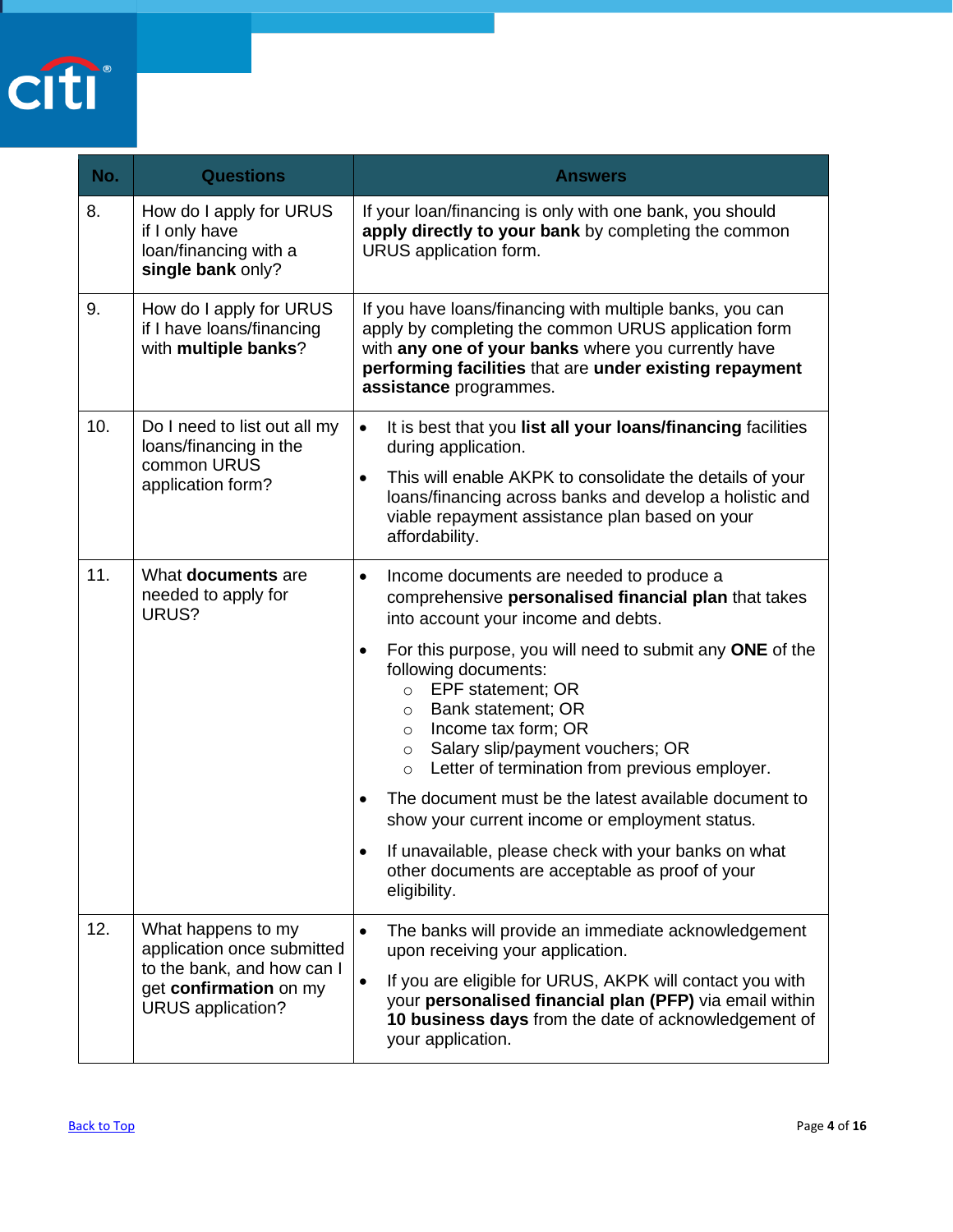

| No. | <b>Questions</b>                                                                       | <b>Answers</b>                                                                                                                                                                                                                                                                                                               |
|-----|----------------------------------------------------------------------------------------|------------------------------------------------------------------------------------------------------------------------------------------------------------------------------------------------------------------------------------------------------------------------------------------------------------------------------|
|     |                                                                                        | The PFP will cover all eligible types of loan/financing<br>$\bullet$<br>facilities except Hire Purchase (HP) due to specific legal<br>requirements under the HP Act. For HP, your bank will<br>contact you directly with details of your repayment terms.                                                                    |
|     |                                                                                        | If you are not eligible for URUS, your bank will inform<br>$\bullet$<br>you within 5 business days from the date of<br>acknowledgement of your application. You may discuss<br>with your bank on alternative solutions.                                                                                                      |
| 13. | Will my credit record<br>(CCRIS) be affected if I<br>receive assistance under<br>URUS? | Loan/financing accounts under URUS will be identified in<br>$\bullet$<br>your Central Credit Reference Information System<br>(CCRIS) credit report. This will facilitate follow-up and<br>monitoring by AKPK and the banks in order to provide<br>any further support that you may require.                                  |
|     |                                                                                        | The identification will be removed once you exit the<br>programme, or at the earliest, 6 months from the date of<br>enrolment into URUS. During this period, you will be<br>supported through financial education programmes as<br>well as financial advisory, including any assistance<br>needed to deal with your banks.   |
| 14. | Will I be able to apply for a<br>new loan/financing if I<br>enrol into URUS?           | You may. Note that any application of a new loan/financing<br>will be subject to the usual credit evaluation and<br>assessment process by banks.                                                                                                                                                                             |
|     | <b>C) Repayment Assistance</b>                                                         |                                                                                                                                                                                                                                                                                                                              |
| 15. | My loans/financing are<br>still under PEMULIH in                                       | Your existing repayment assistance programme will<br>$\bullet$<br>generally be replaced by URUS.                                                                                                                                                                                                                             |
|     | February 2022. What<br>happens if I apply for<br>URUS?                                 | Once approved, the repayment terms under URUS will<br>$\bullet$<br>come into effect from the following month after approval.<br>AKPK will confirm this with you. However, where<br>different arrangements are needed (e.g. for hire<br>purchase), your bank will inform you directly of an<br>alternative commencement date. |
| 16. | How will the<br>interest/profit waiver be<br>given to me?                              | The loan/financing balance will be adjusted to reflect the<br>interest/profit waiver. You may refer to your loan/financing<br>statements or check with your bank.                                                                                                                                                            |
| 17. | Will my enrolment to<br>URUS extend the                                                | This depends on your personalised financial plan.                                                                                                                                                                                                                                                                            |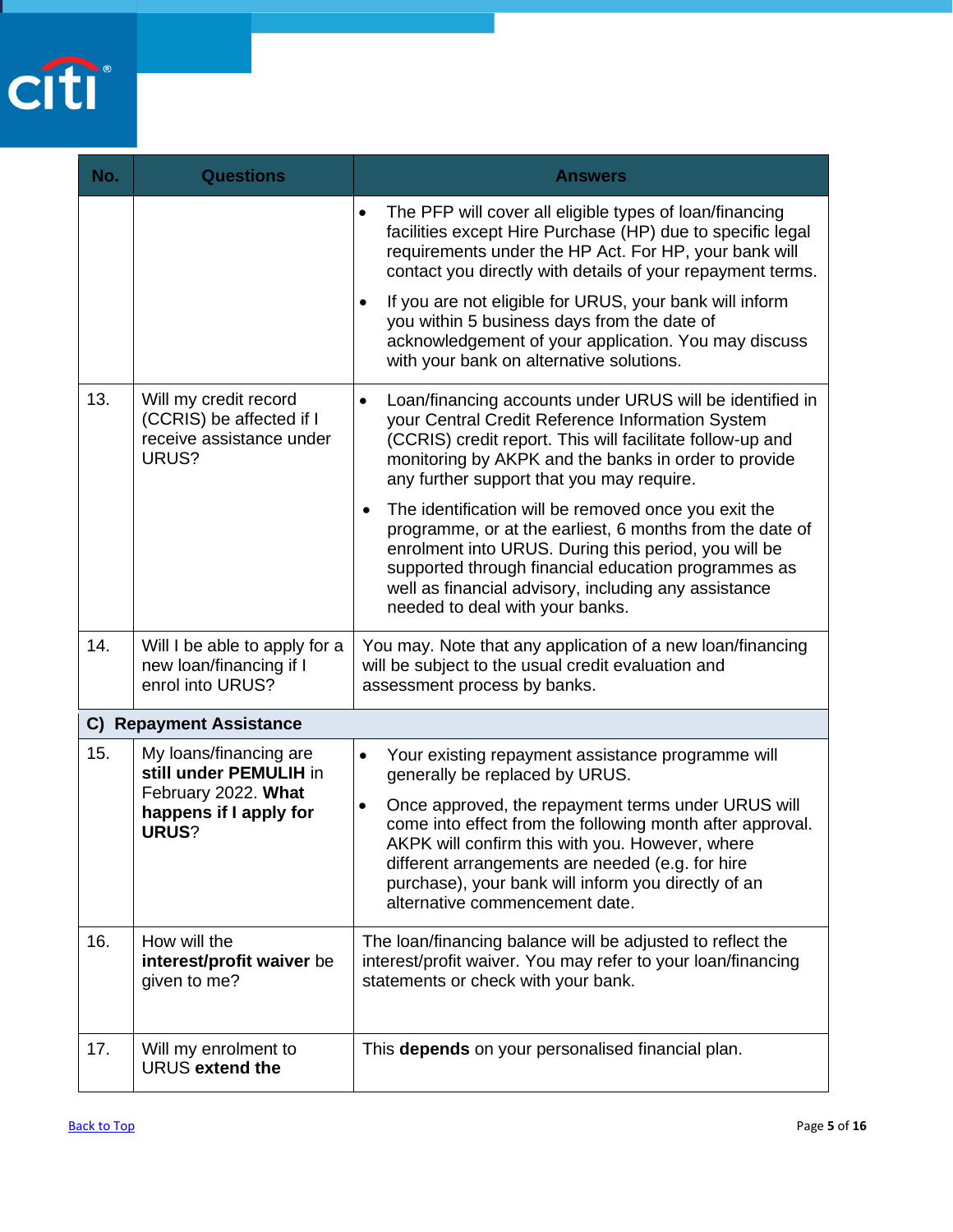

| No. | <b>Questions</b>                                                                   | <b>Answers</b>                                                                                                                                                                                         |
|-----|------------------------------------------------------------------------------------|--------------------------------------------------------------------------------------------------------------------------------------------------------------------------------------------------------|
|     | maturity date of my<br>loan/financing?                                             | If your plan includes deferred payments or reduced<br>$\bullet$<br>instalments, the maturity date of your loan/financing will<br>be extended.                                                          |
|     |                                                                                    | You can avoid this by approaching your bank to increase<br>$\bullet$<br>your repayments when your financial circumstances<br>improve.                                                                  |
| 18. | Can I request for a<br>repayment assistance                                        | Yes, the URUS repayment assistance will be based on<br>٠<br>AKPK's assessment of your affordability.                                                                                                   |
|     | period of shorter than 24<br>months?                                               | You should consider increasing your monthly instalment<br>$\bullet$<br>when you can afford it. This will help you reduce your<br>overall borrowing/financing cost.                                     |
| 19. | Is there additional cost in<br>joining URUS?                                       | There is no cost for the services provided by AKPK,<br>$\bullet$<br>including the personalised financial plan, financial<br>education and advisory services provided to you under<br>URUS.             |
|     |                                                                                    | However, your overall borrowing/financing cost may<br>$\bullet$<br>increase compared to your original terms, if the<br>loan/financing tenure is extended to reflect the additional<br>interest/profit. |
| 20. | Can I exit from URUS<br>earlier than the 24 months                                 | Yes, you may exit from URUS when you are able to<br>$\bullet$<br>resume the normal repayments to your banks.                                                                                           |
|     | repayment assistance<br>period?                                                    | You need to inform AKPK if you would like to exit from<br>$\bullet$<br>URUS. AKPK will inform the banks accordingly.                                                                                   |
| 21. | Can I request for URUS<br>extension beyond 24                                      | URUS provides temporary repayment assistance of up to<br>$\bullet$<br>24 months only.                                                                                                                  |
|     | months?                                                                            | If you need further assistance after the 24 months<br>$\bullet$<br>repayment assistance under URUS, you may contact<br>your respective banks or AKPK for assistance.                                   |
| 22. | Under URUS, should I<br>make loan/financing<br>repayments to AKPK or<br>the banks? | Under URUS, you should make your instalment repayments<br>directly to your banks.                                                                                                                      |
| 23. | What if I default on my<br>repayments during the<br><b>URUS</b> period?            | If you are unable to make repayments under URUS for<br>$\bullet$<br>more than 3 consecutive months, you will not be able to<br>continue with the programme.                                            |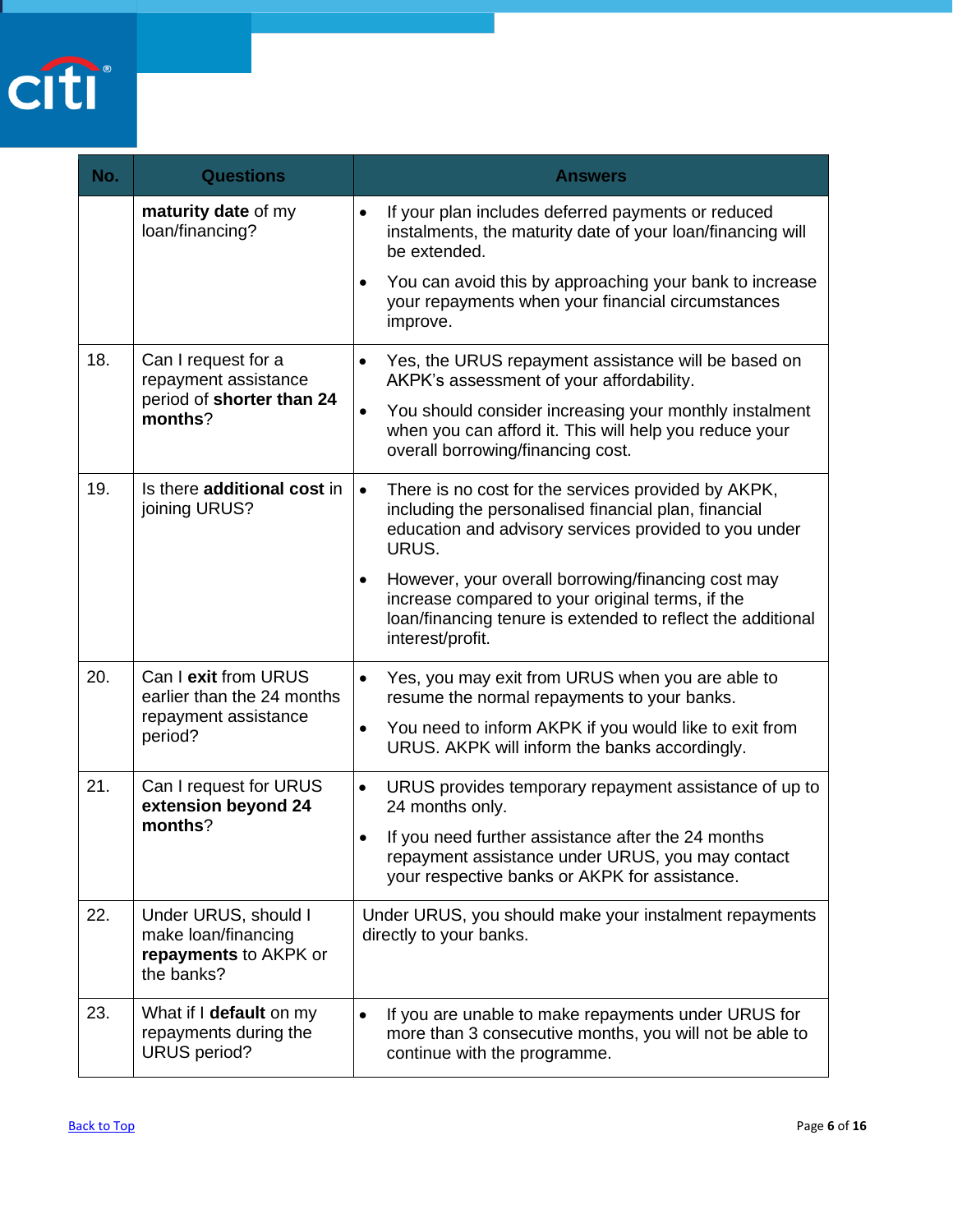

| No. | <b>Questions</b>                                                         | <b>Answers</b>                                                                                                                                                                                                                                                                                                                                                         |
|-----|--------------------------------------------------------------------------|------------------------------------------------------------------------------------------------------------------------------------------------------------------------------------------------------------------------------------------------------------------------------------------------------------------------------------------------------------------------|
|     |                                                                          | In this case, it is best that you engage AKPK so that<br>$\bullet$<br>alternative solutions can be discussed, such as enrolment<br>into AKPK's Debt Management Programme (DMP).                                                                                                                                                                                        |
| 24. | After URUS ends, what<br>will my instalments be?                         | In general, after URUS ends, you are required to resume<br>$\bullet$<br>your normal repayments.                                                                                                                                                                                                                                                                        |
|     |                                                                          | You should consider increasing your monthly instalments<br>$\bullet$<br>when you can afford it. This will help you reduce your<br>overall borrowing/financing cost.                                                                                                                                                                                                    |
|     | <b>D) Development Support</b>                                            |                                                                                                                                                                                                                                                                                                                                                                        |
| 25. | How does AKPK's                                                          | Refer to answer for Question 4.<br>$\bullet$                                                                                                                                                                                                                                                                                                                           |
|     | personalised financial<br>plan work?                                     | In addition, borrowers/customers will have access to<br>$\bullet$<br>AKPK Financial Advisors at any time to review their<br>personalised financial plan or seek advice on financial<br>management issues. AKPK Financial Advisors will also<br>help borrowers/customers deal with their banks on<br>matters relating to their loan/financing repayments under<br>URUS. |
| 26. | What will I get from<br><b>AKPK's financial</b><br>education programmes? | You will be provided with free online learning to enhance<br>your financial management knowledge and skills, covering<br>topics such as:                                                                                                                                                                                                                               |
|     |                                                                          | Goal setting                                                                                                                                                                                                                                                                                                                                                           |
|     |                                                                          | Cash flow management<br>$\bullet$                                                                                                                                                                                                                                                                                                                                      |
|     |                                                                          | Borrowing/financing basics<br>$\bullet$                                                                                                                                                                                                                                                                                                                                |
|     |                                                                          | Managing debt                                                                                                                                                                                                                                                                                                                                                          |
|     |                                                                          | Wealth management                                                                                                                                                                                                                                                                                                                                                      |
| 27. | What is the Social<br><b>Synergy Network?</b>                            | The Social Synergy Network is a collaborative effort<br>between various agencies which provides development<br>benefits.                                                                                                                                                                                                                                               |
|     |                                                                          | This network enables you to obtain assistance via<br>$\bullet$<br>referrals to relevant agencies including avenues for<br>income supplementation and other development<br>support.                                                                                                                                                                                     |
|     |                                                                          | Among others, these referrals can help provide<br>employment opportunities, financial aids and benefits,<br>digital training and business platforms, business                                                                                                                                                                                                          |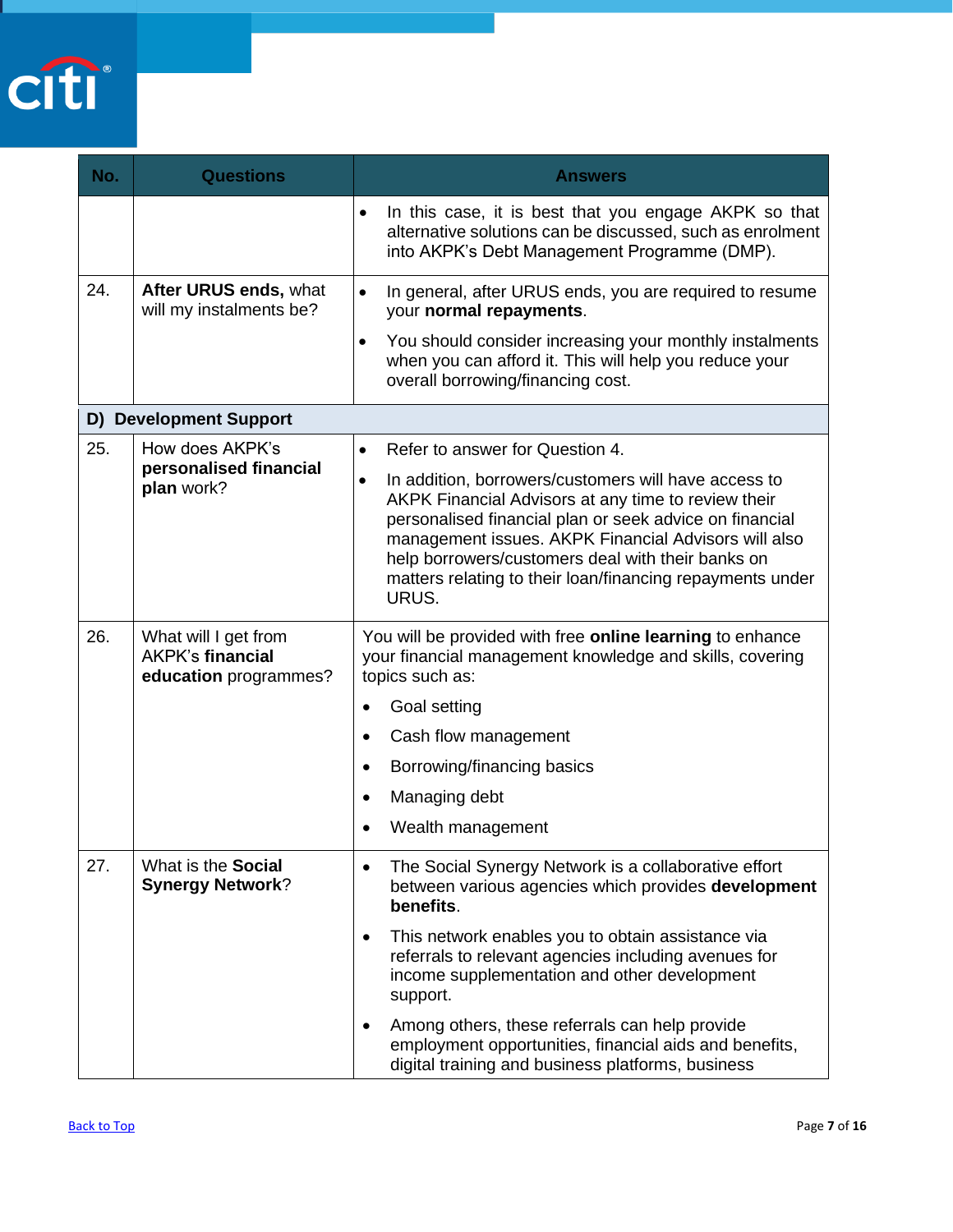

| No. | <b>Questions</b>                                                                                       | <b>Answers</b>                                                                                                                                                                                                                                                     |
|-----|--------------------------------------------------------------------------------------------------------|--------------------------------------------------------------------------------------------------------------------------------------------------------------------------------------------------------------------------------------------------------------------|
|     |                                                                                                        | funding/financing, upskilling and reskilling training, and<br>also emotional advisory support.<br>Some of the agencies under the network include                                                                                                                   |
|     |                                                                                                        | PERKESO, MDEC, TEKUN and GIATMARA.                                                                                                                                                                                                                                 |
| 28. | Can I apply for the<br>repayment assistance only                                                       | URUS is a holistic assistance package that combines<br>$\bullet$<br>both repayment assistance and development support.                                                                                                                                             |
|     | and opt out of the<br>development support<br>programmes under<br>URUS?                                 | The development support programmes are an important<br>$\bullet$<br>component of URUS to help you recover and maintain<br>your debt servicing capacity while enhancing your<br>longer-term financial resilience.                                                   |
|     |                                                                                                        | The programmes and advisory support are available to<br>all borrowers/customers who enrol into URUS and can<br>be accessed at your own convenience.                                                                                                                |
|     | E) Further Assistance                                                                                  |                                                                                                                                                                                                                                                                    |
| 29. | Who can I contact if I face<br>difficulties under URUS?                                                | You can reach out to your banks if you face any<br>$\bullet$<br>difficulties under URUS.                                                                                                                                                                           |
|     |                                                                                                        | Alternatively, you may also reach out to AKPK or BNM<br>$\bullet$<br>at bnm.my/RAsurvey for additional assistance.                                                                                                                                                 |
| 30. | I am not eligible for<br><b>URUS</b> but require further<br>repayment assistance.<br>What should I do? | If you need further repayment assistance but are not<br>$\bullet$<br>eligible for URUS, you can still obtain assistance from<br>your bank. You should contact your bank to discuss<br>repayment options that would suit your financial needs<br>and circumstances. |
|     |                                                                                                        | Alternatively, you may contact AKPK for advisory and<br>assistance under various AKPK programmes, available<br>for both households and SMEs, i.e.:                                                                                                                 |
|     |                                                                                                        | Debt Management Programme (DMP)<br>$\circ$                                                                                                                                                                                                                         |
|     |                                                                                                        | <b>Small Debt Resolution Scheme (SDRS)</b><br>$\circ$                                                                                                                                                                                                              |
|     |                                                                                                        | Financial Resilience Support Scheme (FIRST)<br>$\circ$                                                                                                                                                                                                             |
| 31. | What is AKPK's Debt<br>Management Programme<br>(DMP)?                                                  | AKPK's DMP is a customised programme, where AKPK<br>Financial Advisors will work with individuals to develop a<br>personalised debt repayment plan in consultation and<br>agreement with their financial service providers.                                        |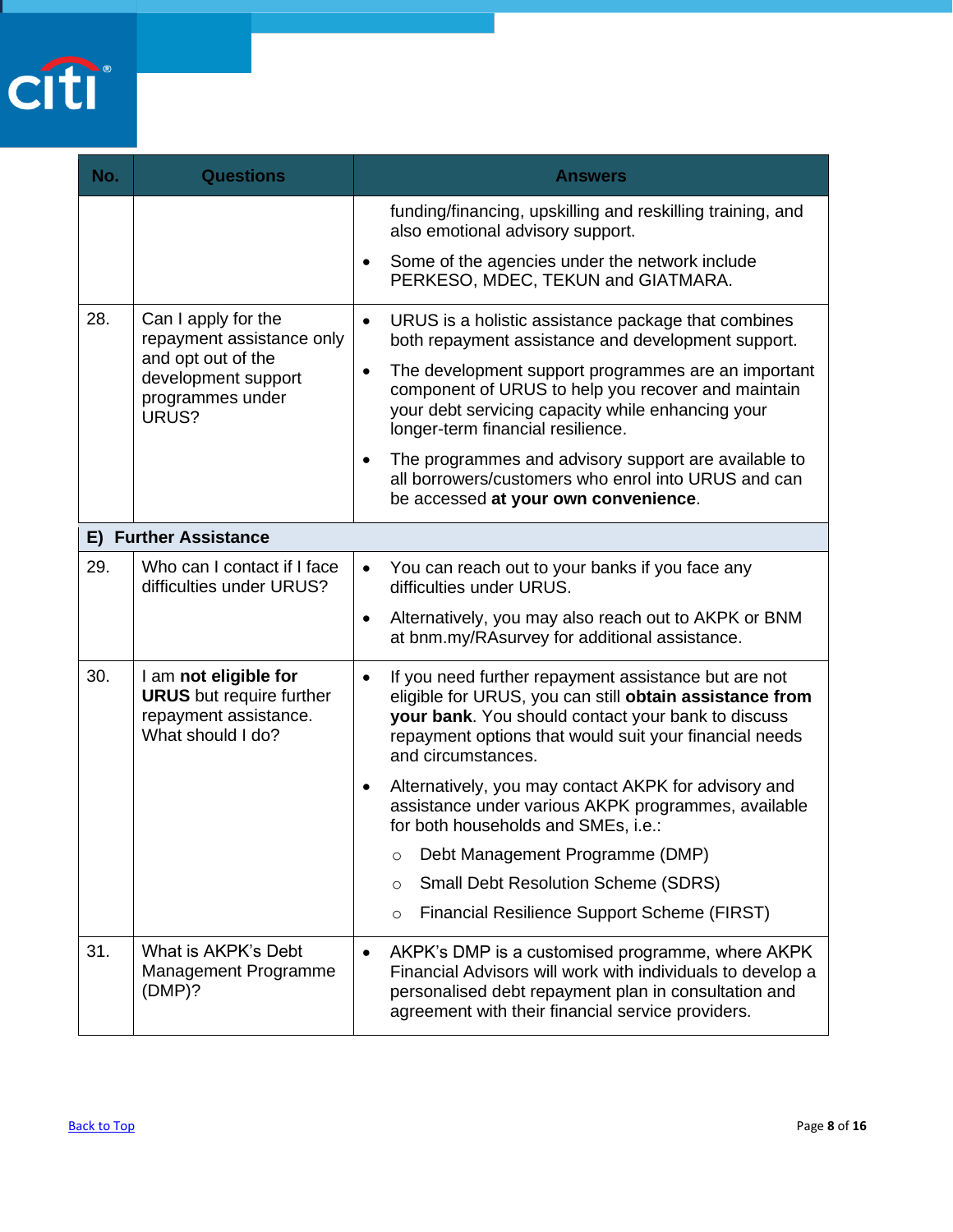

| No. | Questions                                                         | <b>Answers</b>                                                                                                                                                                                                                                             |
|-----|-------------------------------------------------------------------|------------------------------------------------------------------------------------------------------------------------------------------------------------------------------------------------------------------------------------------------------------|
|     |                                                                   | DMP is available to financially distressed individuals<br>who need assistance in managing their personal debts<br>with the participating financial service providers.                                                                                      |
|     |                                                                   | DMP support includes repayment assistance until<br>maturity of loan/financing and consolidated instalment<br>repayments to AKPK. For further details on DMP, please<br>refer to AKPK's website via this link:<br>www.akpk.org.my/faq-en                    |
| 32. | What is the Small Debt<br><b>Resolution Scheme</b><br>(SDRS)?     | SDRS is a service offered by AKPK to assist SMEs and<br>microenterprises facing business financing difficulties to<br>restructure or reschedule their existing financing, including<br>financing with multiple lenders.                                    |
| 33. | What is Financial<br><b>Resilience Support</b><br>Scheme (FIRST)? | FIRST is an assistance scheme by AKPK that includes<br>$\bullet$<br>features such as reduced instalments, extended<br>financing tenures and financial resilience support<br>programmes. It complements the existing restructuring<br>schemes by the banks. |
|     |                                                                   | Borrowers/customers who require further repayment<br>assistance should contact their banks to discuss<br>repayment options that would suit their financial needs<br>and circumstances.                                                                     |

The Association of Banks in Malaysia (ABM)

Association of Islamic Banking and Financial Institutions Malaysia (AIBIM)

Association of Development Finance Institutions of Malaysia (ADFIM)

Agensi Kaunseling dan Pengurusan Kredit (AKPK)

*First issued on 14 October 2021*

*Second version updated on 15 November 2021*

<span id="page-8-0"></span>*Third version updated on 25 January 2022*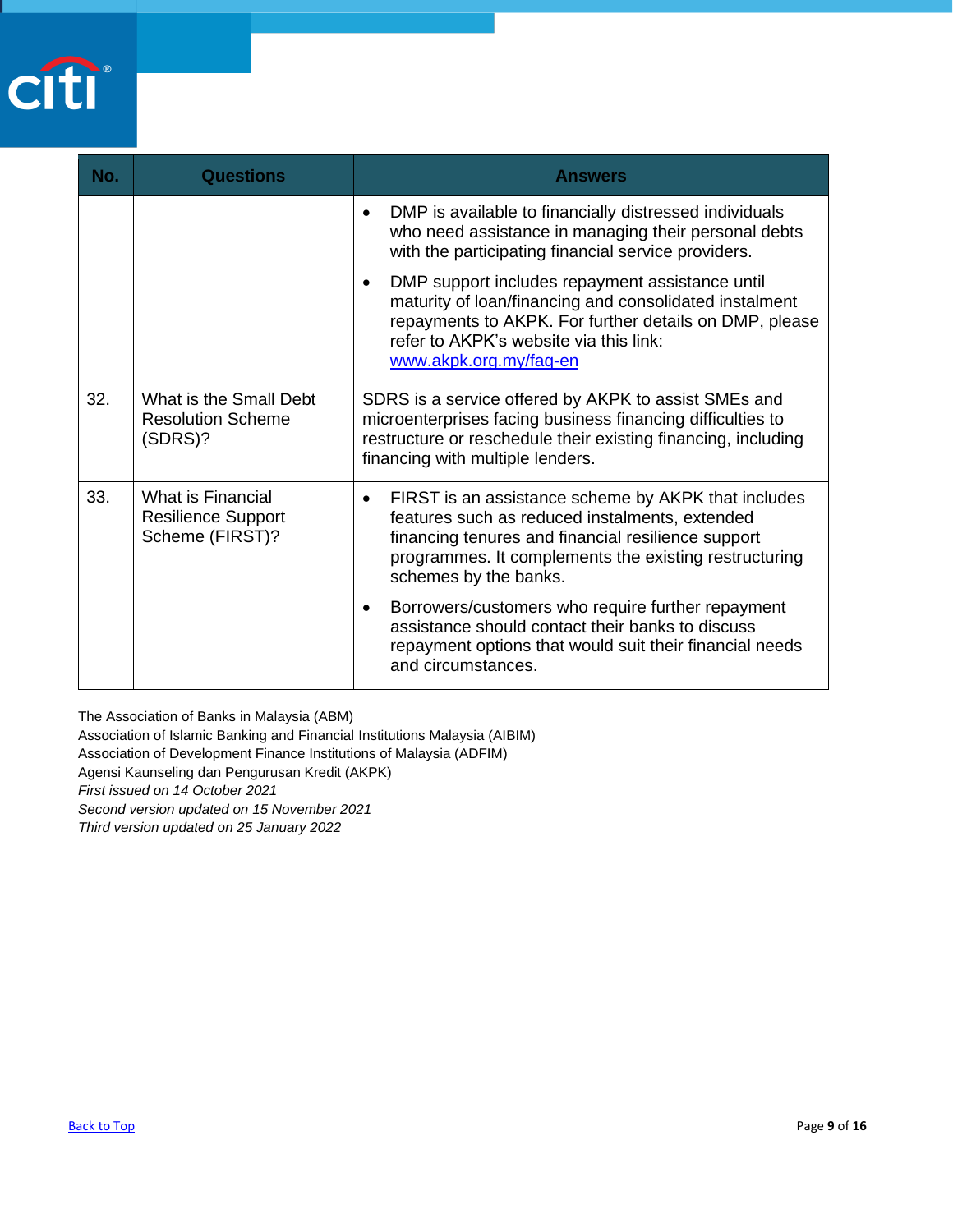

#### <span id="page-9-0"></span>**Supplementary FAQ on FINANCIAL MANAGEMENT AND RESILIENCE PROGRAMME (URUS)**

*(For Citibank Customers)* Updated as at 15<sup>th</sup> November 2021 *Please check here regularly for the latest updates.* 

The following set of supplementary FAQs provides information in relation to the URUS program for Citibank Customers and should be read in addition to the FAQs provided above by ABM/ AIBIM/ ADFIM/ AKPK

#### **Table of contents:**

- 1. [Program Mechanics](#page-10-0)
- 2. [General inquiries](#page-15-0)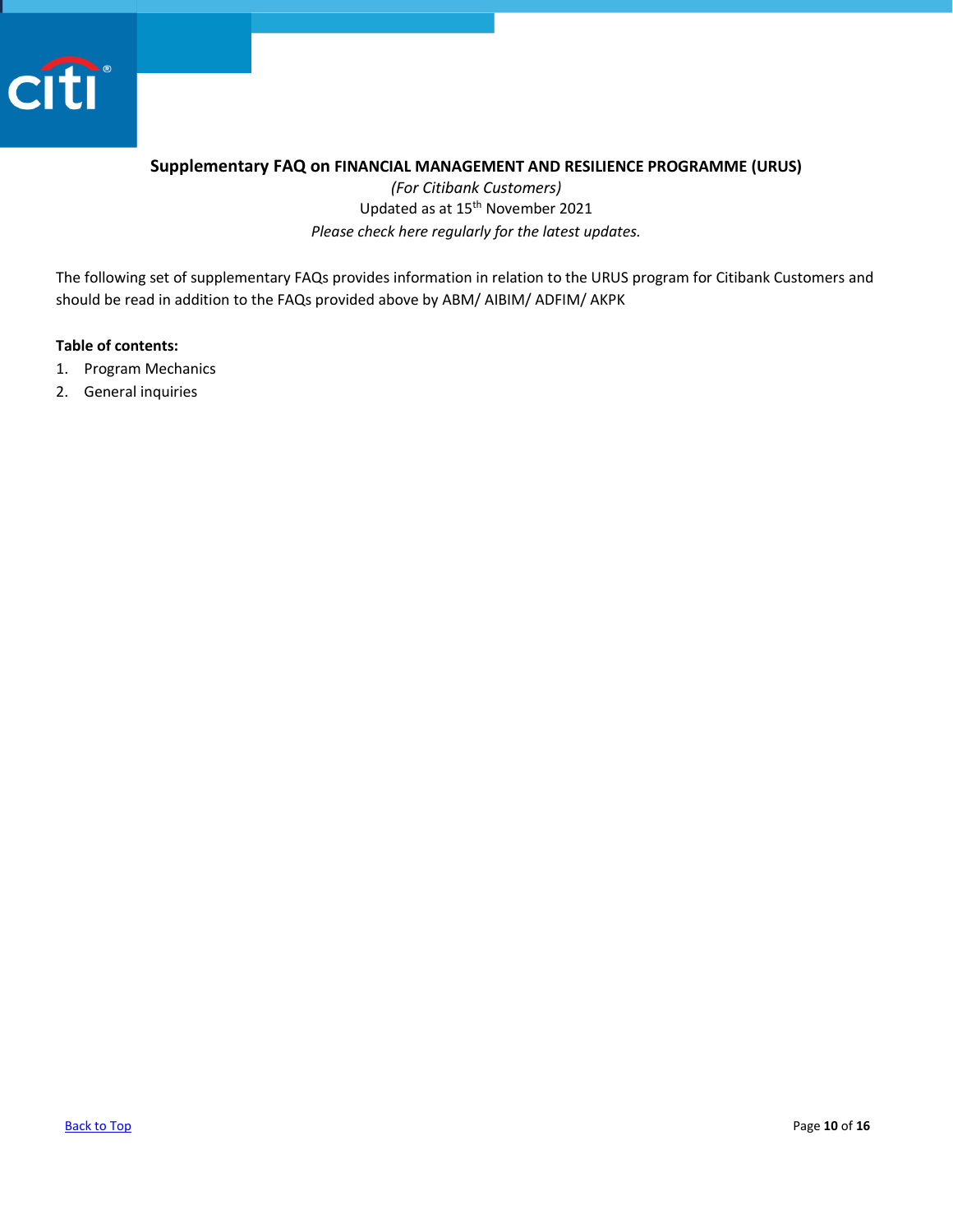

<span id="page-10-0"></span>

|                | <b>Program Mechanics</b>                                                   |                                                                                                                                                                                                                                                                                                                            |  |
|----------------|----------------------------------------------------------------------------|----------------------------------------------------------------------------------------------------------------------------------------------------------------------------------------------------------------------------------------------------------------------------------------------------------------------------|--|
| <b>No</b>      | <b>Question</b>                                                            | <b>Answer</b>                                                                                                                                                                                                                                                                                                              |  |
| $\mathbf{1}$   | Which Citi loan/<br>financing products<br>qualify for the URUS<br>program? | To be eligible for URUS, your loan/ financing product MUST be under the existing<br>repayment assistance programs as at 30 <sup>th</sup> September 2021 and are active at the point of<br>application. Below is the list of products qualified for URUS programs:                                                          |  |
|                |                                                                            | Citibank Mortgage Products (Residential Loan/ Financing and Commercial Property<br>$\bullet$<br>Loan)                                                                                                                                                                                                                      |  |
|                |                                                                            | <b>Conventional Term Loan</b><br><b>Citibank Housing Loan</b><br>Citibank FlexiHome Loan<br>Citibank ShopHouseLoan                                                                                                                                                                                                         |  |
|                |                                                                            | Citibank Staff Housing Loan<br>Citibank Home Partner-i<br><b>Islamic Home Financing</b>                                                                                                                                                                                                                                    |  |
|                |                                                                            | *Amortizing Revolving Mortgage<br>Citibank Homecredit 1<br>& Overdraft Loans<br>Citibank Homecredit 2<br>Citibank Mortgage Power 1<br>Citibank Mortgage Power 2<br><b>Citibank Business Power</b>                                                                                                                          |  |
|                |                                                                            | Citibank Instalment Loans (also known as Citi Personal Loans)<br>$\bullet$<br><b>Citibank Unsecured Term Loans</b><br>$\bullet$<br><b>Important Notes:</b><br>1) For joint borrower(s) loan/financing account, in the event either one of the borrowers<br>are classified as B50 segment, they can opt-in for the program. |  |
|                |                                                                            | 2) Amortizing Revolving Mortgage & Overdraft Loans products are applicable for "3<br>months Interest Waiver" option only.<br>For Citibank Credit Cards/ Ready Credit products, your accounts would need to be<br>3)<br>converted into a term loan before enrollment onto URUS                                              |  |
| $\overline{2}$ | How do I apply for<br>URUS?                                                | PLEASE ENSURE that you apply to the correct banks based on your Program Eligibility.<br>If you have loans/financing from multiple banks, you should apply to any one of your<br>banks where you currently have performing facilities that are under existing<br>repayment assistance                                       |  |
|                |                                                                            | For Citibank's customers (WITH an existing repayment assistance program).<br>Please fill up and submit the URUS Common Form at:<br>https://www.citibank.com.my/english/forms/kana-urus-v3/index.html                                                                                                                       |  |
|                |                                                                            | *If you are an Islamic Home Financing (i.e. Citibank Home Financing-i) product customer,<br>please contact Citibank Contact Centre at 03-2383 0000 for further repayment assistance<br>option                                                                                                                              |  |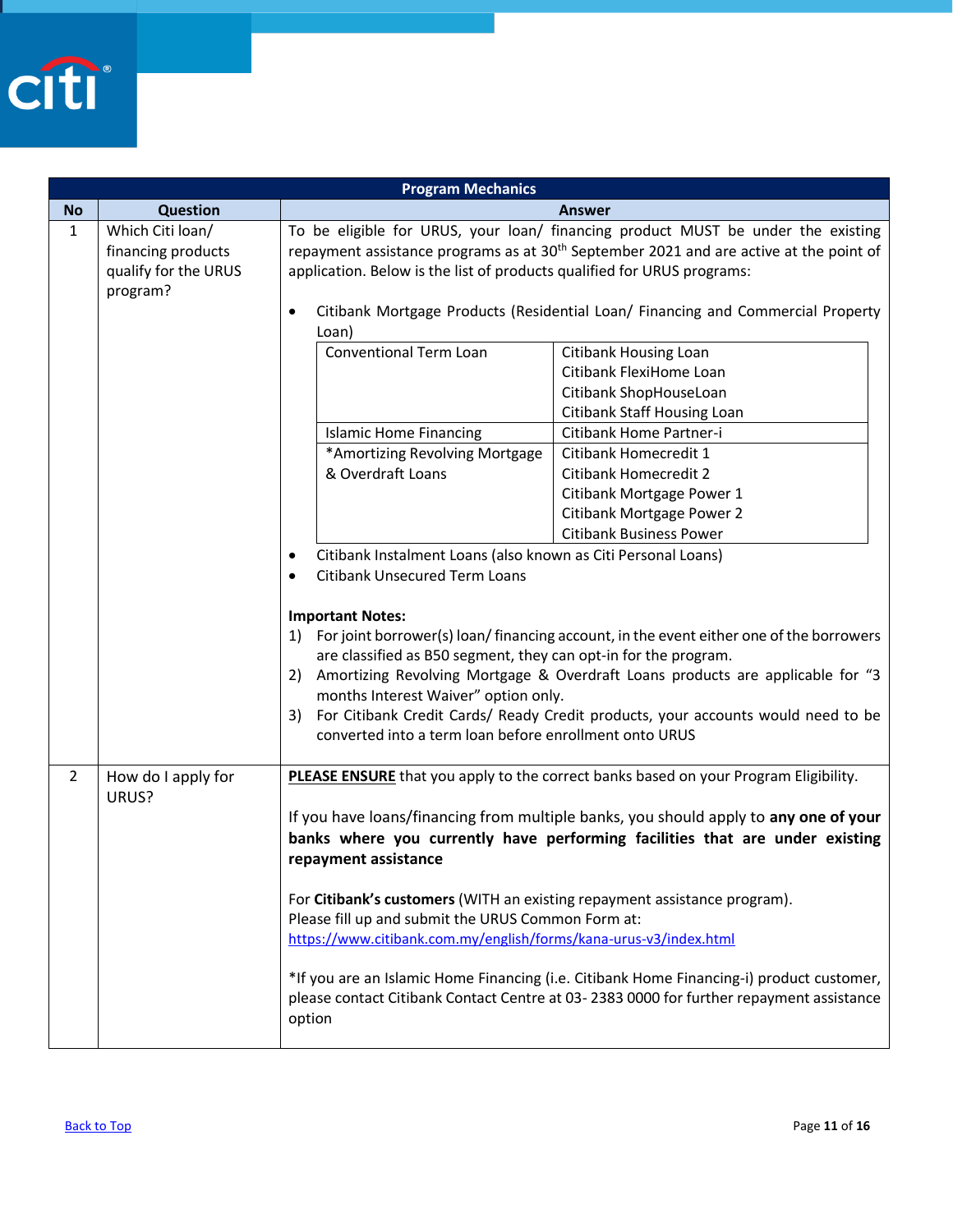

| 3              | What documents are      | You will be required to provide the following documentation to verify your current                           |
|----------------|-------------------------|--------------------------------------------------------------------------------------------------------------|
|                | needed to apply for     | income or employment status. (income reduction of at least 50% and unemployment                              |
|                | URUS?                   | status).                                                                                                     |
|                |                         |                                                                                                              |
|                |                         | <b>Lost of employment / Ceased of business operations</b>                                                    |
|                |                         | Salaried: Any one (1) of the following supporting documents:                                                 |
|                |                         | EPF statement (from January 2020 to current); OR                                                             |
|                |                         | Bank statement (from January 2020 to current); OR<br>$\overline{\phantom{a}}$                                |
|                |                         | Income tax form for YA2019 and YA 2020 (to demonstrate no income in YA2020);<br>$\qquad \qquad \blacksquare$ |
|                |                         | <b>OR</b>                                                                                                    |
|                |                         | Any other documents deemed relevant by the bank.                                                             |
|                |                         |                                                                                                              |
|                |                         | Sole Proprietor/Self employed: Any one (1) of the following supporting documents:                            |
|                |                         | Bank statement (from December 2019 to current)<br>$\overline{\phantom{a}}$                                   |
|                |                         | Income tax form for YA2019 and YA 2020 (to demonstrate no income in YA2020);                                 |
|                |                         | <b>OR</b>                                                                                                    |
|                |                         | Any other documents deemed relevant by the bank.                                                             |
|                |                         |                                                                                                              |
|                |                         | Lost of income of minimum 50%                                                                                |
|                |                         | Salaried: Any one (1) of the following supporting documents:                                                 |
|                |                         | EPF statement (from January 2020 to current); OR<br>$\overline{\phantom{a}}$                                 |
|                |                         | Salary slips/payment vouchers (1x latest month in 2021 and 1x oldest in February                             |
|                |                         | 2020 ); OR                                                                                                   |
|                |                         | Income tax form for YA2019 and YA 2020 (to demonstrate reduction in income in                                |
|                |                         | YA2020) OR                                                                                                   |
|                |                         | Any other documents deemed relevant by the bank.<br>$\overline{\phantom{a}}$                                 |
|                |                         |                                                                                                              |
|                |                         | Sole Proprietor/Self employed: Any one (1) of the following supporting documents:                            |
|                |                         | <b>Bank statement:</b>                                                                                       |
|                |                         | 3 months' statement from Dec 2020 Feb 2021; and<br>$\circ$                                                   |
|                |                         | Latest 3 months' statement in 2021; OR<br>$\circ$                                                            |
|                |                         | Income tax form for YA2019 and YA 2020 (to demonstrate reduction in income in                                |
|                |                         | YA2020) OR                                                                                                   |
|                |                         | Any other documents deemed relevant by the bank.                                                             |
|                |                         |                                                                                                              |
| $\overline{4}$ | What happens to my      | <b>For Applications with Citibank Facilities</b>                                                             |
|                | application once I have |                                                                                                              |
|                | submitted my            | The bank will verify your eligibility and submit your application to AKPK                                    |
|                | application, and how    | AKPK will inform the status of your application within 10 business days from the                             |
|                | can I get confirmation  | date of receipt of acknowledgement from the banks.                                                           |
|                | on my URUS              |                                                                                                              |
|                | application?            | For unsuccessful applications*, AKPK/ Citi will inform you within 5 business days from                       |
|                |                         | application and provide further details of alternative repayment assistance packages                         |
|                |                         |                                                                                                              |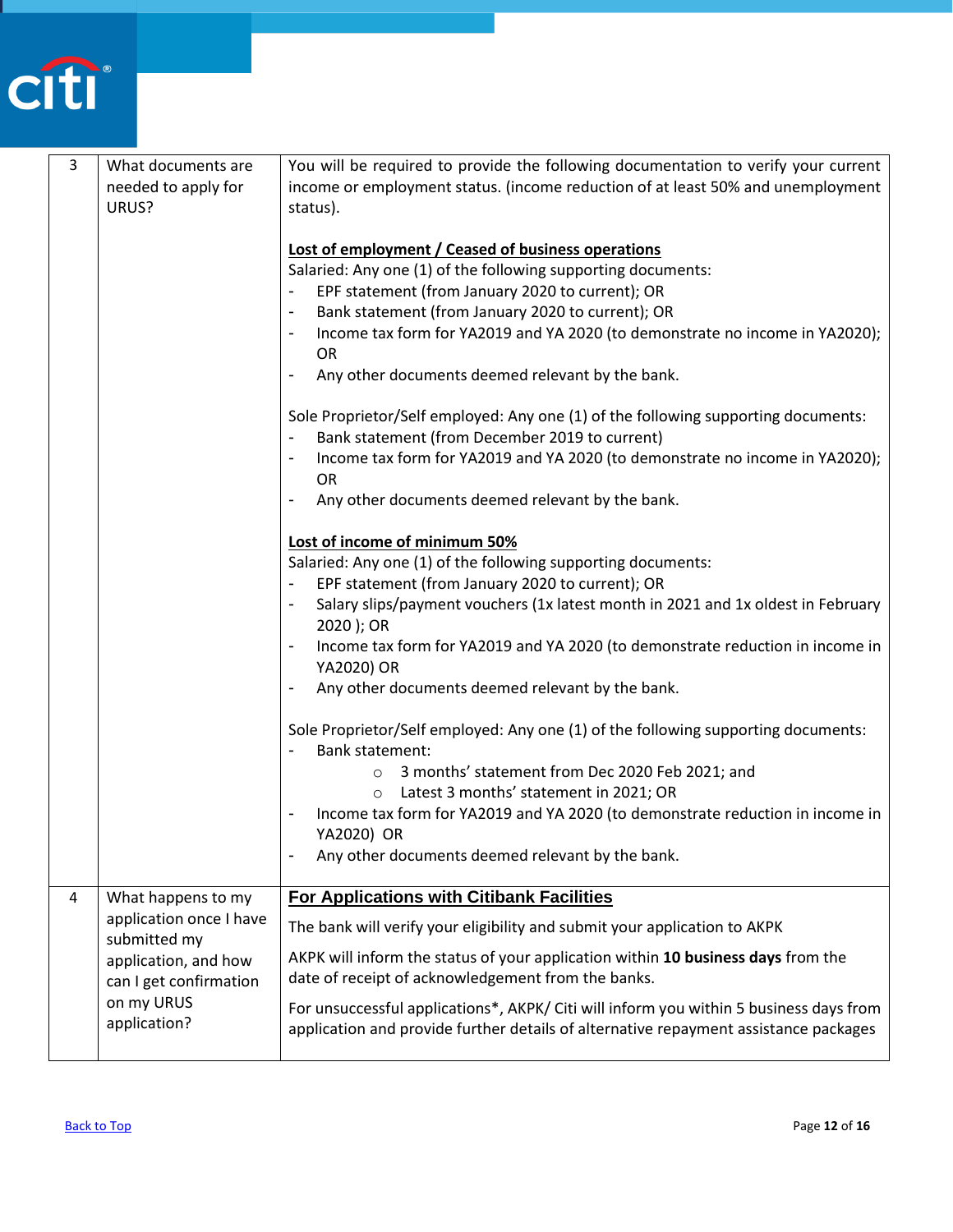

|   |                                                                               | *For customers (with unsuccessful applications made to Citi) who have included OTHER<br>banks facilities in the application form, please ensure you apply to those banks where you<br>currently have performing facilities under existing repayment assistance progammes.<br>** Please ensure your registered mobile/email details with the bank is/are updated. You<br>may update your personal details via Citi Mobile® App or contact our Citibank Contact<br>Centre at 03-2383 0000 from 9.00 a.m. to 6.00 p.m.                                                                                                                                                                                                                                                                                                                                                                                                                                                                                                                                                                                                                                                                                                                                                                                                                                                                                             |
|---|-------------------------------------------------------------------------------|-----------------------------------------------------------------------------------------------------------------------------------------------------------------------------------------------------------------------------------------------------------------------------------------------------------------------------------------------------------------------------------------------------------------------------------------------------------------------------------------------------------------------------------------------------------------------------------------------------------------------------------------------------------------------------------------------------------------------------------------------------------------------------------------------------------------------------------------------------------------------------------------------------------------------------------------------------------------------------------------------------------------------------------------------------------------------------------------------------------------------------------------------------------------------------------------------------------------------------------------------------------------------------------------------------------------------------------------------------------------------------------------------------------------|
| 5 | When will my URUS<br>program start?                                           | Your URUS program will commence upon approval from AKPK, and will commence<br>from the loan/financing facility's following month's statement cycle/ payment due<br>date.<br>Example:<br>You submit your request on 20 <sup>th</sup> November 2021 and your request for the program is<br>approved by AKPK on 25 <sup>th</sup> November 2021. Your statement cycle/ payment due date<br>is on the 15th of every month. In this case, the program period will apply from<br>December 2021 onwards.                                                                                                                                                                                                                                                                                                                                                                                                                                                                                                                                                                                                                                                                                                                                                                                                                                                                                                                |
| 6 | What would happen to<br>my Citibank account(s)<br>during the URUS<br>Program? | For 3 months Interest/ Rental/ Profit waiver ONLY<br>Upon approval, the 3 months interest/ rental/ profit waiver will apply from your<br>next cycle/payment due date<br>During the program period, your monthly instalment/ payment remains<br>$\overline{\phantom{a}}$<br>unchanged and NO interest/rental/profit will be billed<br>All payments received will be applied towards your loan/ financing Principal<br>$\blacksquare$<br>amount or past due (if any).<br>At the end of the program (i.e. month 4 onwards) your interest/ rental/ profit<br>$\overline{\phantom{a}}$<br>billing will resume, and form as part of your monthly instalment/ payment.<br>All payments received will be reverted and applied towards your loan/ financing<br>monthly instalment/ payments<br>*For Citibank Term-loans/ Personal Loans currently in deferment under an existing<br>TRA program (i.e Permulih). The 3 months interest waiver will be applied onto the<br>accrued interest at the end of your TRA program.<br>For 3 months Interest/ Rental/ Profit waiver AND 24 months of Reduce Instalment<br>Upon approval, the 3 months interest/ rental/ profit waiver will apply from your<br>next cycle/payment due date<br>During the program period, your monthly instalment/ payment is reduced to<br>$\overline{\phantom{a}}$<br>follow the pre-determined amount set by AKPK for a period of up to 24 months |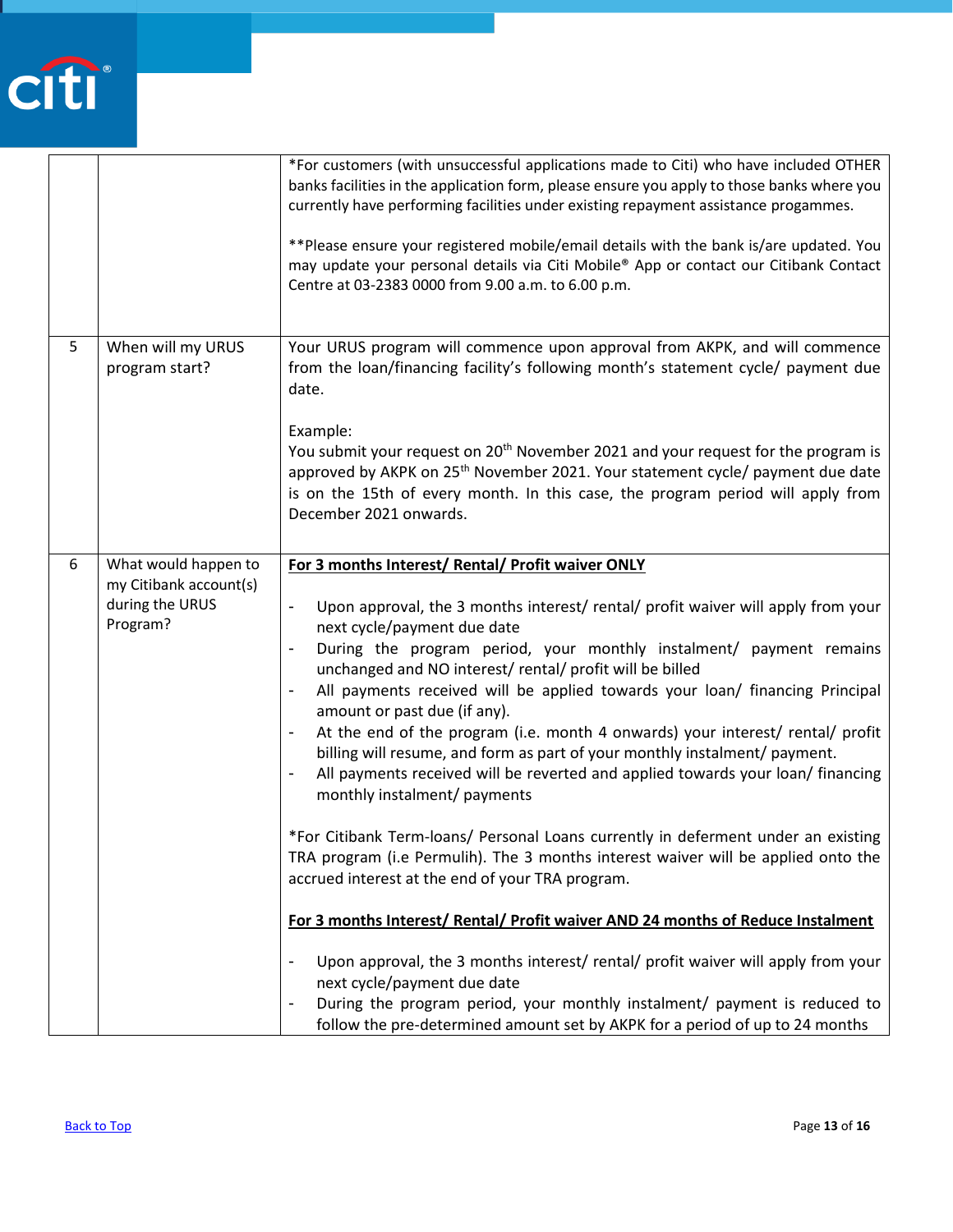# citi

| Where for the first 3 months, NO interest/ rental/ profit will be billed and<br>$\circ$<br>payments received will be applied towards your loan/ financing Principal<br>amount or past due (if any).<br>From month 4 onwards, your interest/ rental/ profit billing will resume and<br>$\circ$<br>form as part of your reduced monthly instalment/ payment up till the end of<br>the URUS program stipulated by AKPK<br>Upon exit from the URUS program, your loan/ financing will continue (based on<br>the terms which will be disclosed to you) up till the end of the loan/ financing<br>tenure                                                                                                                                                                                                                                                                                                                                                                                                                                                                                                                                                        |
|-----------------------------------------------------------------------------------------------------------------------------------------------------------------------------------------------------------------------------------------------------------------------------------------------------------------------------------------------------------------------------------------------------------------------------------------------------------------------------------------------------------------------------------------------------------------------------------------------------------------------------------------------------------------------------------------------------------------------------------------------------------------------------------------------------------------------------------------------------------------------------------------------------------------------------------------------------------------------------------------------------------------------------------------------------------------------------------------------------------------------------------------------------------|
| For 3 months Interest/ Rental/ Profit waiver, 6 months zero instalments AND 18                                                                                                                                                                                                                                                                                                                                                                                                                                                                                                                                                                                                                                                                                                                                                                                                                                                                                                                                                                                                                                                                            |
| months of Reduce Instalment (For Loss of Employment ONLY)                                                                                                                                                                                                                                                                                                                                                                                                                                                                                                                                                                                                                                                                                                                                                                                                                                                                                                                                                                                                                                                                                                 |
| For Citibank Term Loans/ Personal Loans<br>Upon approval, the program will apply from your next cycle/payment due date,<br>where during the program period,<br>For the first 6 months, you do not need to pay any monthly<br>$\circ$<br>instalments/payments (interest will continue to be accrued at the original<br>contracted rates but will not be compounded).<br>At the end of the 6 months deferment, the 3 months interest waiver will be<br>$\circ$<br>applied onto the accrued interest and the remaining interest accrued during<br>the deferment period will be added into your loan outstanding balance.<br>From month 7 onwards, your monthly instalment/ payment will resume and<br>$\circ$<br>follow the pre-determined amount set by AKPK up till the end of the URUS<br>program stipulated by AKPK<br>Your loan maturity date will be extended to accommodate the unbilled<br>$\circ$<br>instalment(s) and interest accrued during the deferment program<br>Upon exit from the URUS program, your loan/ financing will continue (based on<br>the terms which will be disclosed to you) up till the end of the loan/ financing<br>tenure |
| For Citibank Mortgage Products<br>Upon approval, the program will apply from your next cycle/ payment due date,<br>where during the program period,<br>From Month 1 to 6, you do not need to pay any monthly instalment/ payment<br>O<br>during the moratorium period. For the first 3 months, NO interest/ rental/<br>profit will be billed and your monthly instalment/ payment would follow the<br>pre-determined amount set by AKPK. At the end of the 6 months<br>moratorium, the remaining 3 months accrued interest/ rental/ profit during<br>the moratorium period will be added into your loan outstanding balance.<br>(Note: For Citibank Home Partner-i, payments deferred during the<br>moratorium period will be made payable over the period of the financing,<br>which the tenure will be extended as part of the program.)                                                                                                                                                                                                                                                                                                                |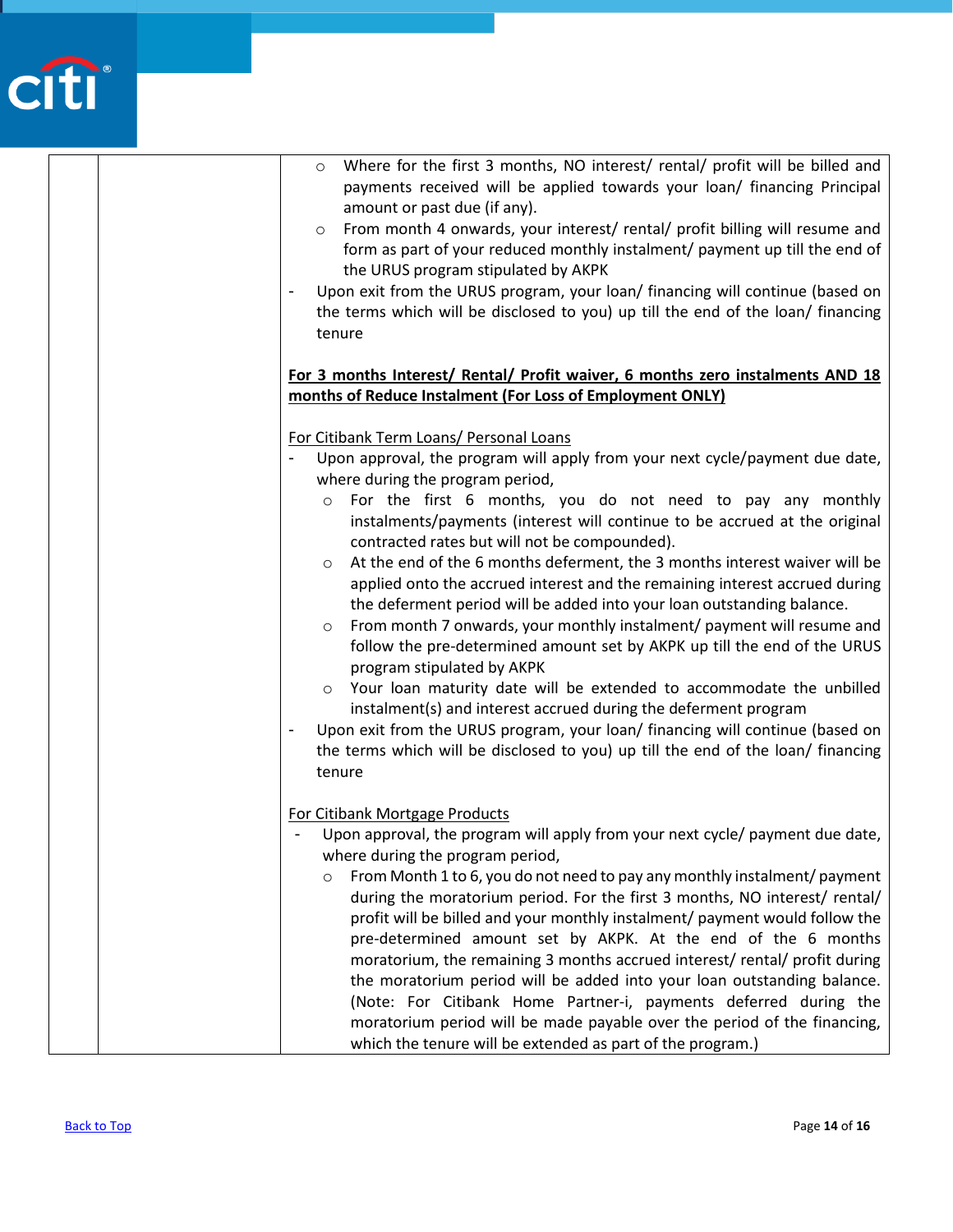

|                          |                                                                                   | From Month 7 onwards, your monthly instalment/ payment continues, and<br>$\circ$<br>interest/ rental/ profit billing will resume and follow the pre-determined<br>amount set by AKPK up till the end of the URUS program stipulated by AKPK.<br>Your loan maturity date will be extended to accommodate the unbilled/<br>$\circ$<br>reduced instalment(s)/ payment(s) and interest/ rental/ profit accrued during<br>the moratorium program.<br>Upon exit from the URUS program, your loan/ financing instalment/ payment will<br>continue (based on the terms which will be disclosed to you) up till the end of the<br>loan/ financing tenure<br><b>Important Notes</b><br>For term loans and Personal loans, any unbilled Interest/ accrued interest/ fees<br>from your repayment assistance programs would be carried onto your outstanding<br>balances going into the URUS program<br>Depending on your loan/financing, your monthly instalment/ payment upon exit<br>$\overline{\phantom{a}}$<br>may be reduced/ reverted back to the original / or be higher to facilitate with the<br>repayments of your remaining outstanding balances For the program with "6<br>months deferment of instalments/ payments" the interest/ rental/ profit will be<br>charged and accrued but will not be compounded (for all applicable products).<br>To accommodate for the "reduced monthly installment" program for 24 months, your<br>$\overline{\phantom{a}}$<br>loan/ financing tenure will be extended automatically. Please note that the<br>consequential extension of tenure beyond the contractual loan/ financing tenure will<br>result in higher interest/rental/ profit charges arising from such extension. |  |
|--------------------------|-----------------------------------------------------------------------------------|---------------------------------------------------------------------------------------------------------------------------------------------------------------------------------------------------------------------------------------------------------------------------------------------------------------------------------------------------------------------------------------------------------------------------------------------------------------------------------------------------------------------------------------------------------------------------------------------------------------------------------------------------------------------------------------------------------------------------------------------------------------------------------------------------------------------------------------------------------------------------------------------------------------------------------------------------------------------------------------------------------------------------------------------------------------------------------------------------------------------------------------------------------------------------------------------------------------------------------------------------------------------------------------------------------------------------------------------------------------------------------------------------------------------------------------------------------------------------------------------------------------------------------------------------------------------------------------------------------------------------------------------------------------------------------------------------------------------|--|
|                          |                                                                                   |                                                                                                                                                                                                                                                                                                                                                                                                                                                                                                                                                                                                                                                                                                                                                                                                                                                                                                                                                                                                                                                                                                                                                                                                                                                                                                                                                                                                                                                                                                                                                                                                                                                                                                                     |  |
| <b>General inquiries</b> |                                                                                   |                                                                                                                                                                                                                                                                                                                                                                                                                                                                                                                                                                                                                                                                                                                                                                                                                                                                                                                                                                                                                                                                                                                                                                                                                                                                                                                                                                                                                                                                                                                                                                                                                                                                                                                     |  |
| $\overline{7}$           | If I am not eligible for<br>URUS, are there any<br>further assistance plans       | Yes, there are other assistance plans available for you. For Citibank customers, please visit<br>https://www.citibank.com.my/english/common/covid19.htm for more information                                                                                                                                                                                                                                                                                                                                                                                                                                                                                                                                                                                                                                                                                                                                                                                                                                                                                                                                                                                                                                                                                                                                                                                                                                                                                                                                                                                                                                                                                                                                        |  |
|                          | available for me?                                                                 | Alternatively, you can refer to $Q29$ (FAQs from ABM/AKPK) for further assistance plans<br>offered by AKPK                                                                                                                                                                                                                                                                                                                                                                                                                                                                                                                                                                                                                                                                                                                                                                                                                                                                                                                                                                                                                                                                                                                                                                                                                                                                                                                                                                                                                                                                                                                                                                                                          |  |
| 8                        | Does the URUS program<br>apply to all my facilities<br>in Citi?                   | The URUS program is based on the facilities which you have applied for. Facilities not<br>indicated in the application WILL NOT be part of URUS                                                                                                                                                                                                                                                                                                                                                                                                                                                                                                                                                                                                                                                                                                                                                                                                                                                                                                                                                                                                                                                                                                                                                                                                                                                                                                                                                                                                                                                                                                                                                                     |  |
| 9                        | Can I still continue to<br>access my credit line if I<br>opt in for URUS?         | The URUS program is based on the facilities which you have applied for, and you will<br>still have access to any existing Citibank credit facilities not part of URUS                                                                                                                                                                                                                                                                                                                                                                                                                                                                                                                                                                                                                                                                                                                                                                                                                                                                                                                                                                                                                                                                                                                                                                                                                                                                                                                                                                                                                                                                                                                                               |  |
| 10                       | For loans/financing<br>account where<br>repayments/ payments<br>are covered under | If your existing mortgage loans/ financing had been extended (as a result of URUS or any<br>repayment assistance program), there may be a coverage gap as your insurance/ takaful<br>coverage may end earlier than your revised loan/financing tenure.                                                                                                                                                                                                                                                                                                                                                                                                                                                                                                                                                                                                                                                                                                                                                                                                                                                                                                                                                                                                                                                                                                                                                                                                                                                                                                                                                                                                                                                              |  |
|                          | mortgage reducing term<br>assurance (MRTA) or                                     | For coverage on a reducing term, the coverage will continue to reduce during the<br>deferment / extended period, as per your existing insurance policy/ takaful certificate.                                                                                                                                                                                                                                                                                                                                                                                                                                                                                                                                                                                                                                                                                                                                                                                                                                                                                                                                                                                                                                                                                                                                                                                                                                                                                                                                                                                                                                                                                                                                        |  |